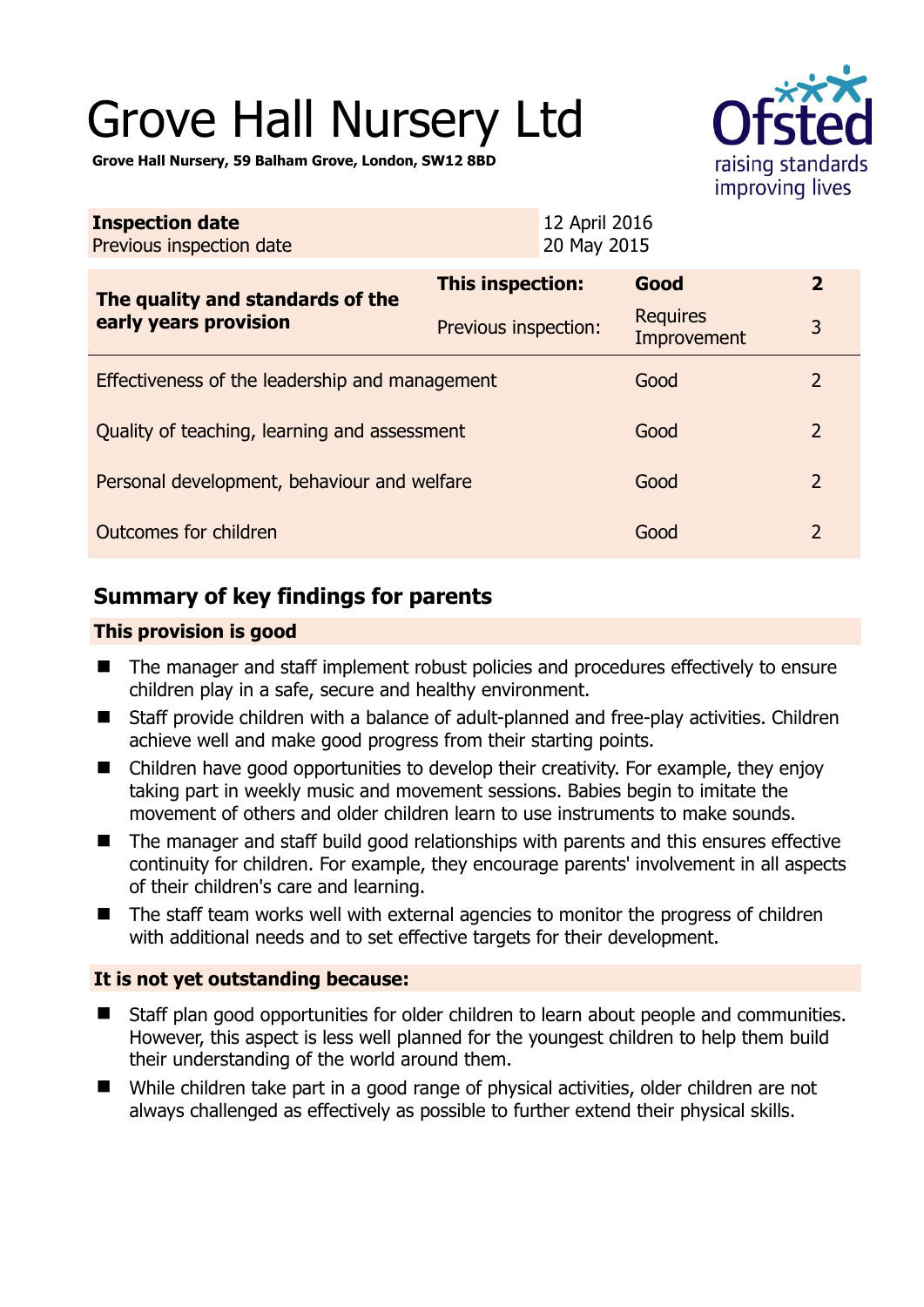# **What the setting needs to do to improve further**

## **To further improve the quality of the early years provision the provider should:**

- increase opportunities for younger children and babies to discover and learn about their local community
- **P** provide more challenging opportunities for older children to extend their physical skills.

## **Inspection activities**

- $\blacksquare$  The inspector toured the premises with the manager.
- The inspector observed the activities in the playrooms and the staff's interactions with children.
- The inspector had discussions with the manager and sampled a range of documentation.
- The inspector spoke to the staff and children at appropriate times throughout the inspection.
- The inspector carried out a joint observation with the manager.

## **Inspector**  Jennifer Liverpool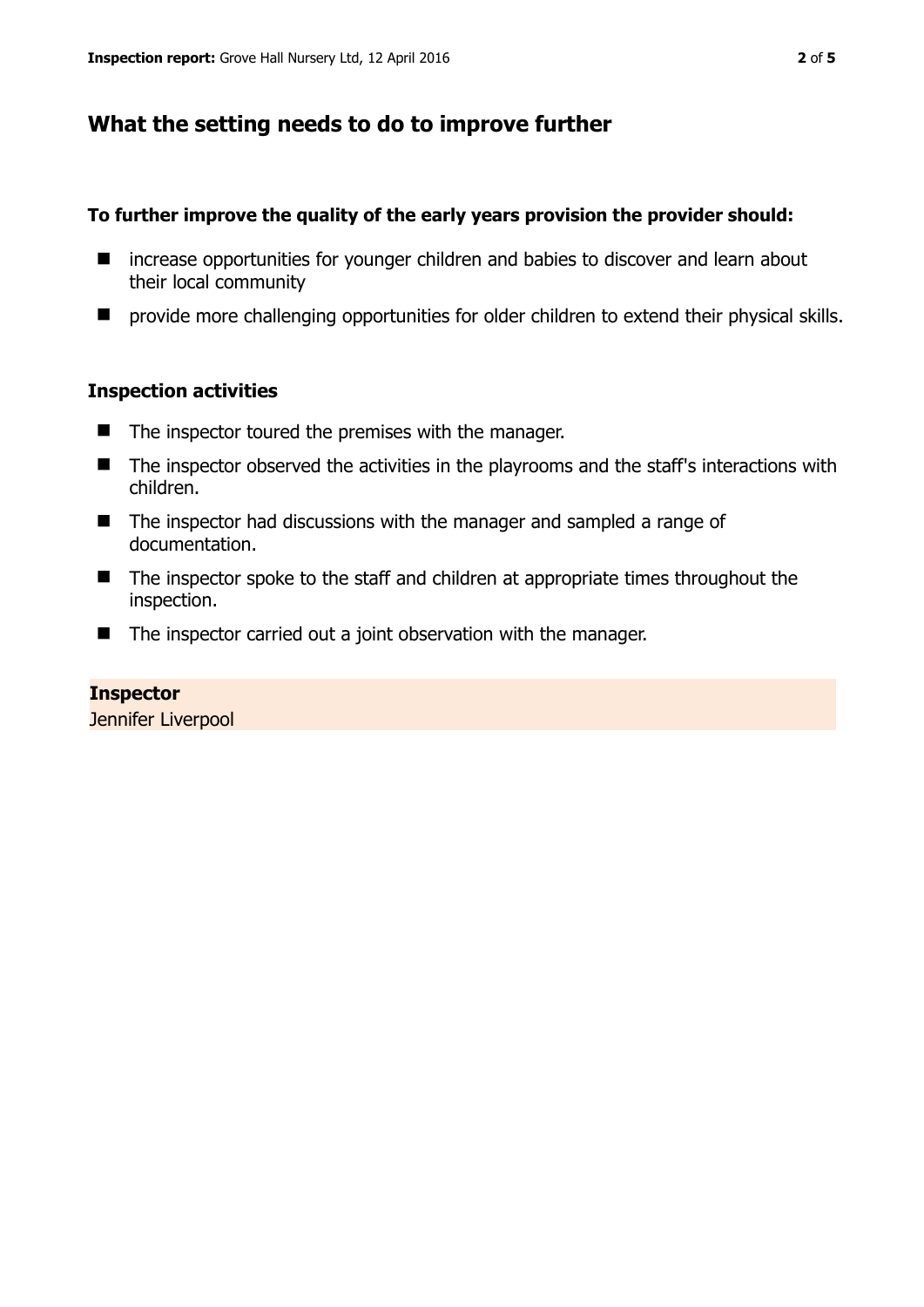## **Inspection findings**

#### **Effectiveness of the leadership and management is good**

Safeguarding is effective. All staff have a good understanding of child protection issues and know how to proceed if they have any concerns about a child's welfare. The provider implements robust procedures to vet and appoint suitable staff to work with children. The premises are secure and the manager deploys staff effectively to ensure careful supervision of children. The manager reviews and amends the safety procedures after any accidents to improve children's safety. The manager and staff have fully addressed the previous action and recommendations, improving the quality of children's care. They use clear systems to assess children's progress and the manager monitors staff's professional development well. The manager and staff use self-evaluation effectively. For example, they use information gained from parents' questionnaires and local authority guidance to help further improve outcomes for children.

#### **Quality of teaching, learning and assessment is good**

Staff make good use of observations to assess children's learning and development. They plan stimulating activities, based on children's interests and developing needs, to ensure effective learning takes place. All children develop effective communication and language skills, including those with additional needs and those who are learning English as an additional language. Children enjoy practising their early writing skills, and babies explore their senses, using a wide range of resources. Children learn how to use numbers in everyday situations and explore size, shape and space through practical activities.

#### **Personal development, behaviour and welfare are good**

Children benefit immensely from the flexible settling-in arrangements. They form a trusting relationship with their key persons, and other staff, who are responsive to and meet their individual needs. Children learn important social skills, such as sharing and treating others kindly, which positively supports their emotional well-being. Children enjoy a varied range of nutritious meals and learn about the importance of a healthy diet. They play outside every day to access fresh air and exercise. Children have a growing understanding of safety, which threads through their daily routines and play. For example, they take part in fire drill practices and learn not to run indoors. Younger children learn to take controlled risks, such as when using age-appropriate physical play equipment. This helps them to develop confidence and learn new physical skills.

#### **Outcomes for children are good**

Children develop the necessary skills to support the next stage in their development and their move to school. They are active and independent learners, and are developing their communication skills and understanding of mathematical concepts particularly well.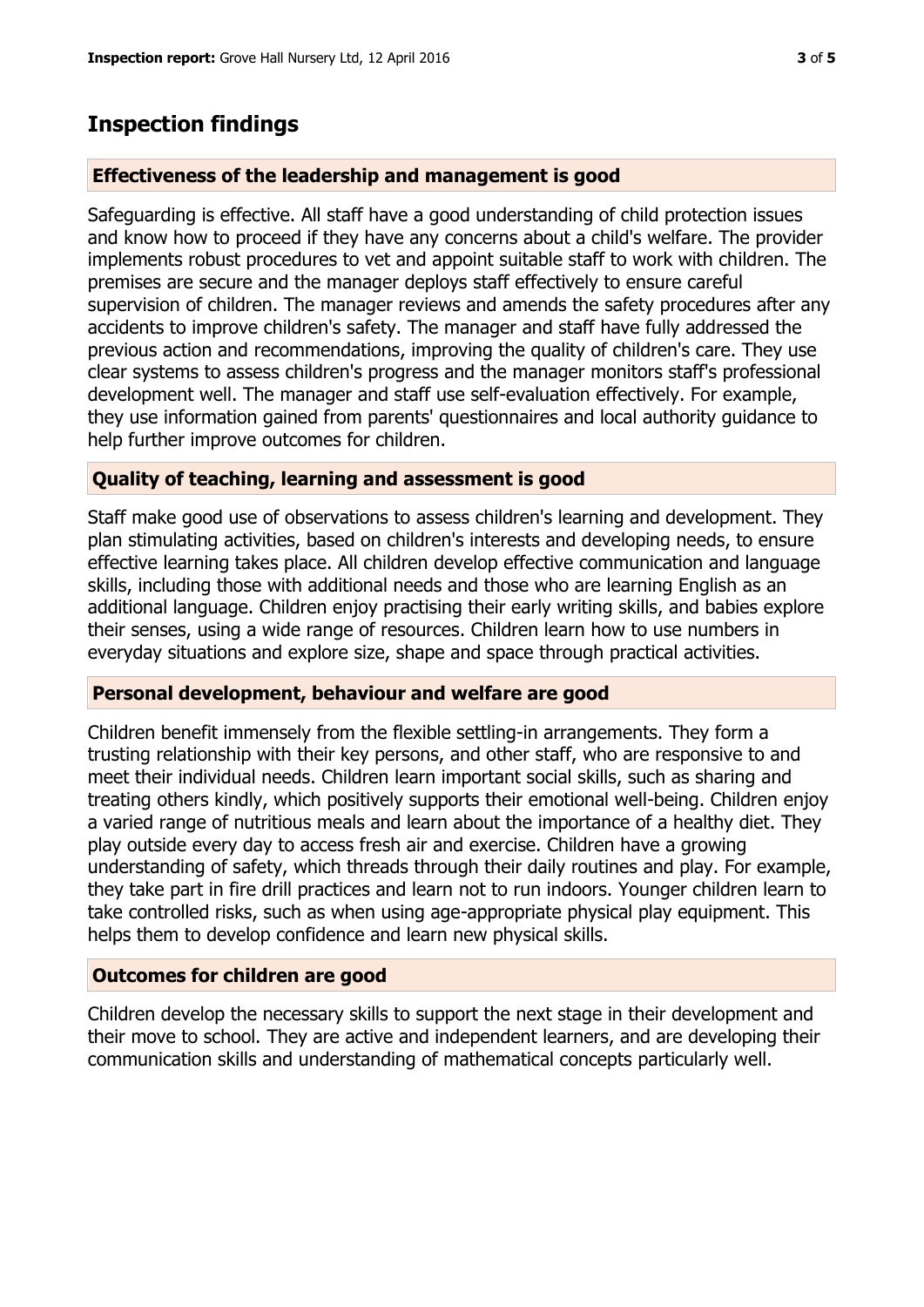# **Setting details**

| Unique reference number           | EY416962                                               |  |
|-----------------------------------|--------------------------------------------------------|--|
| <b>Local authority</b>            | Wandsworth                                             |  |
| <b>Inspection number</b>          | 1015920                                                |  |
| <b>Type of provision</b>          | Full-time provision                                    |  |
| Day care type                     | Childcare - Non-Domestic                               |  |
| <b>Registers</b>                  | Early Years Register, Compulsory Childcare<br>Register |  |
| <b>Age range of children</b>      | $0 - 4$                                                |  |
| <b>Total number of places</b>     | 42                                                     |  |
| <b>Number of children on roll</b> | 44                                                     |  |
| <b>Name of provider</b>           | Grove Hall Nursery Ltd                                 |  |
| Date of previous inspection       | 20 May 2015                                            |  |
| <b>Telephone number</b>           | 02086 731943                                           |  |

Grove Hall Nursery registered in 2010. It operates from a converted church hall in Balham, in the London Borough of Wandsworth. It is open each weekday, from 7.30am until 6.30pm, for 51 weeks a year. The nursery receives funding for the provision of free early education for children aged three and four years. There are 13 members of staff who work with the children. Of these, two staff members hold relevant qualifications at level 5, five hold qualifications at level 3, and two hold qualifications at level 2.

This inspection was carried out by Ofsted under sections 49 and 50 of the Childcare Act 2006 on the quality and standards of provision that is registered on the Early Years Register. The registered person must ensure that this provision complies with the statutory framework for children's learning, development and care, known as the Early Years Foundation Stage.

Any complaints about the inspection or the report should be made following the procedures set out in the guidance 'Complaints procedure: raising concerns and making complaints about Ofsted', which is available from Ofsted's website: www.gov.uk/government/organisations/ofsted. If you would like Ofsted to send you a copy of the guidance, please telephone 0300 123 4234, or email enquiries@ofsted.gov.uk.